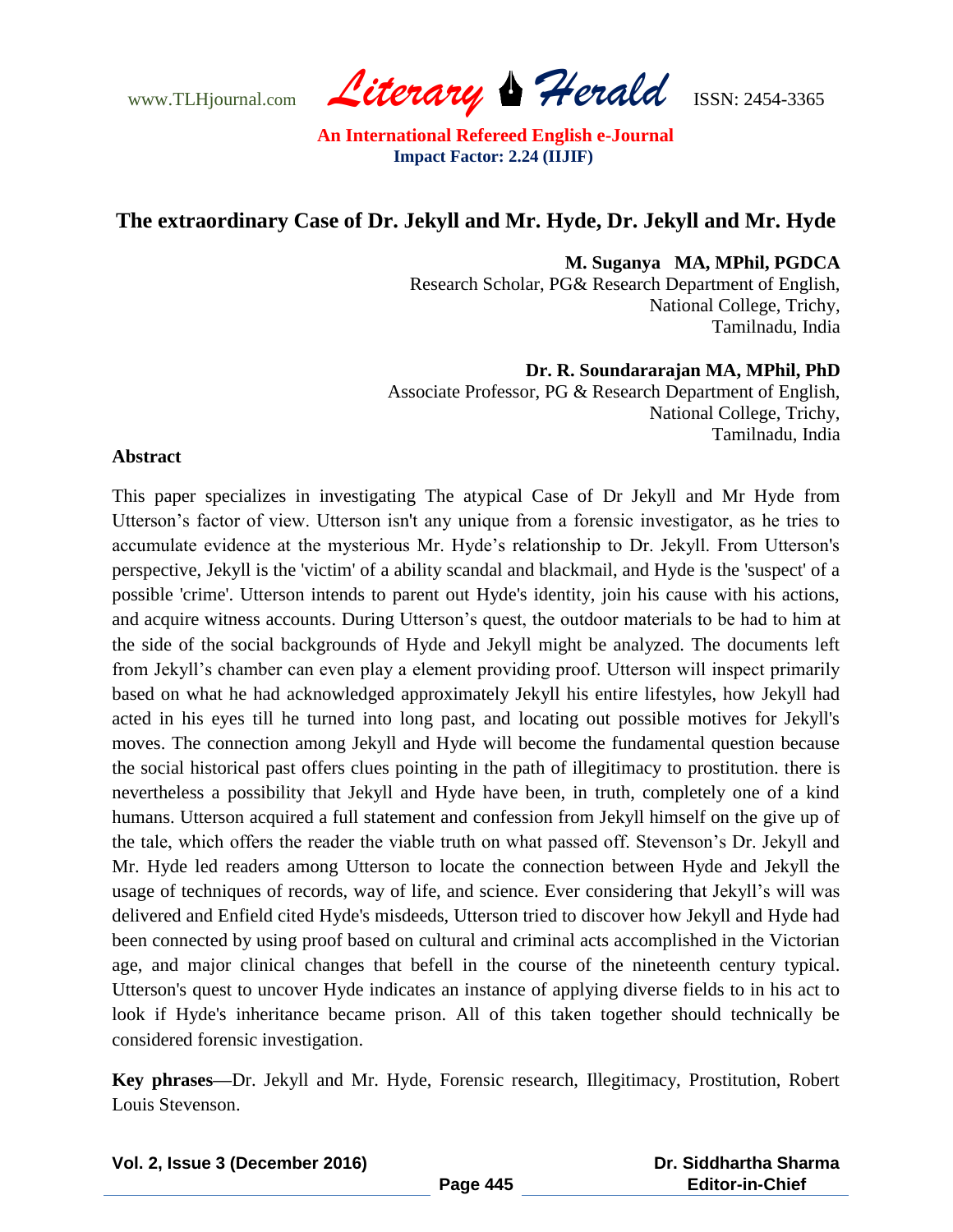www.TLHjournal.com *Literary Herald*ISSN: 2454-3365

# **The extraordinary Case of Dr. Jekyll and Mr. Hyde, Dr. Jekyll and Mr. Hyde**

**M. Suganya MA, MPhil, PGDCA**  Research Scholar, PG& Research Department of English,

National College, Trichy, Tamilnadu, India

**Dr. R. Soundararajan MA, MPhil, PhD** 

Associate Professor, PG & Research Department of English, National College, Trichy, Tamilnadu, India

## **INTRODUCTION**

According to Analyzing Criminal Minds, the term forensic refers to "the use of science, technology, and expert testimony in the investigation and verification of evidence presented in criminal court proceedings" [1]. In modern popular media, forensic investigation is associated with mostly determining chemical or biological reactions with research carried out in laboratories. However, forensic investigation itself is not limited to being in the lab.

Lawyer Utterson is no different from a forensic investigator, as he tries to collect evidence on the mysterious Mr. Hyde"s relationship to Dr. Jekyll. Utterson, fearing that his friend was involved with a scandalous, dangerous person, sought to discover Hyde's identity, and his quest brings forth evidence left by Hyde. From Utterson's point of view, Jekyll is the 'victim' of a potential scandal and blackmail, and Hyde is the 'suspect' of a possible 'crime'. Utterson intends to figure out Hyde's identity, connect his motive with his actions, and gather witness accounts. His final goal was to apprehend Hyde, or at least garner a confession from his friend, which he would only be inclined to offer after if enough evidence was revealed.

Utterson acquires major evidence to support possible theories that tells a great deal about Hyde. Some are brought to him by other people, some are through Hyde himself throughout the story, and there are objects which were found in Jekyll's chamber when he enters the scene. Defining Jekyll's chamber as a 'crime scene,' Utterson gains access to information that later explains that Hyde was Jekyll all along, due to a serum gone wrong. Forensic evidence is gained through forensic investigation, and Utterson's investigation results in providing evidence for Hyde's possible criminal actions.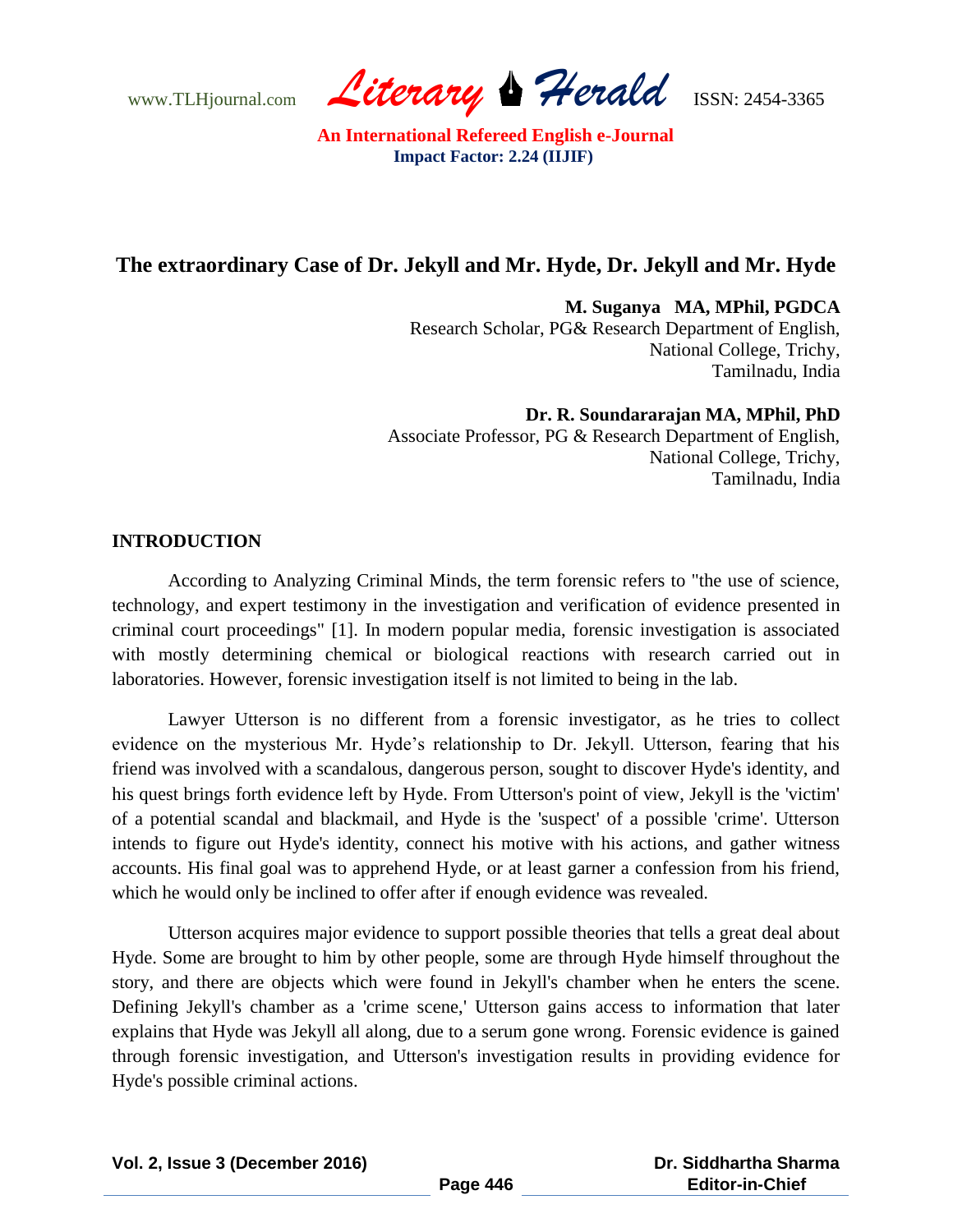www.TLHjournal.com *Literary Herald*ISSN: 2454-3365

This article will follow the tracks of Utterson as he gains information on Hyde. The first part will cover Utterson's perspective on his quest, the outside materials available to him along with the social backgrounds of Hyde and Jekyll. In the second part of this article, the archives left from the crime scene play a part in concluding Utterson's quest. Utterson will perform 'profiling' based on what he had known about Jekyll his whole life, how Jekyll had acted in his eyes until he was gone, and finding out possible explanations for Jekyll's actions, under the assumption that Utterson believes the entirety of Jekyll's full statement of the case. However, as witness accounts can be unreliable, and as he had been lied to before, it is unclear whether Utterson indeed believed what Jekyll wrote in despair..

### **I. COLLECTING THE EVIDENCE**

## **A. The Motive for the 'Criminal Act': Evidence from the Outside.**

### **1) Evidence that Hyde is an Illegitimate Son**

Utterson may have suspected that Hyde was Jekyll"s illegitimate son. Utterson"s possible fear that Hyde may be Jekyll"s son stems from the will he had received from Jekyll. The will stated that if Jekyll disappeared for more than three months that Hyde should inherit all of his property and fortune without question. Having heard disturbing details of Hyde from Enfield, that Hyde had beaten a young girl in the middle of the night, it is only natural that Utterson was bewildered with Jekyll"s decision to leave his fortune to someone who carried out misdeeds without remorse. If there should be a reason to let Hyde be the successor, then Jekyll and Hyde should be very closely related, and as of the case of inheritance, it is likely Utterson thought of the possible father-son relationship.

Jekyll"s illegitimacy and his relationship with Hyde as father and son was the first possible motive that Hyde could have had for blackmailing Jekyll. The paternal side of the illegitimate child has rarely been discussed, and as most of the rearing of the child had been done by the maternal side, this could have resulted in blackmail for money, just as Utterson would have worried about. Jekyll, born into a prestigious family, was remembered to be "wild" when he was young by Utterson. Jekyll is shown to have no family, and possibly unmarried. It may have been thus possible that Jekyll had an affair with someone of a lower social status, and the difference in class may have resulted in concubinage [2]. Due to Jekyll's wealth, it would have been possible to support Hyde, since "many children born of concubinage lived in stable family groups, supported by the joint efforts of their father and mother" [2]. In 1834, there was a change in the Poor Laws which gave "an unmarried mother a right to relief on behalf of her child, whilst expecting the putative father to be financially responsible for the cost" [3]. In other words, if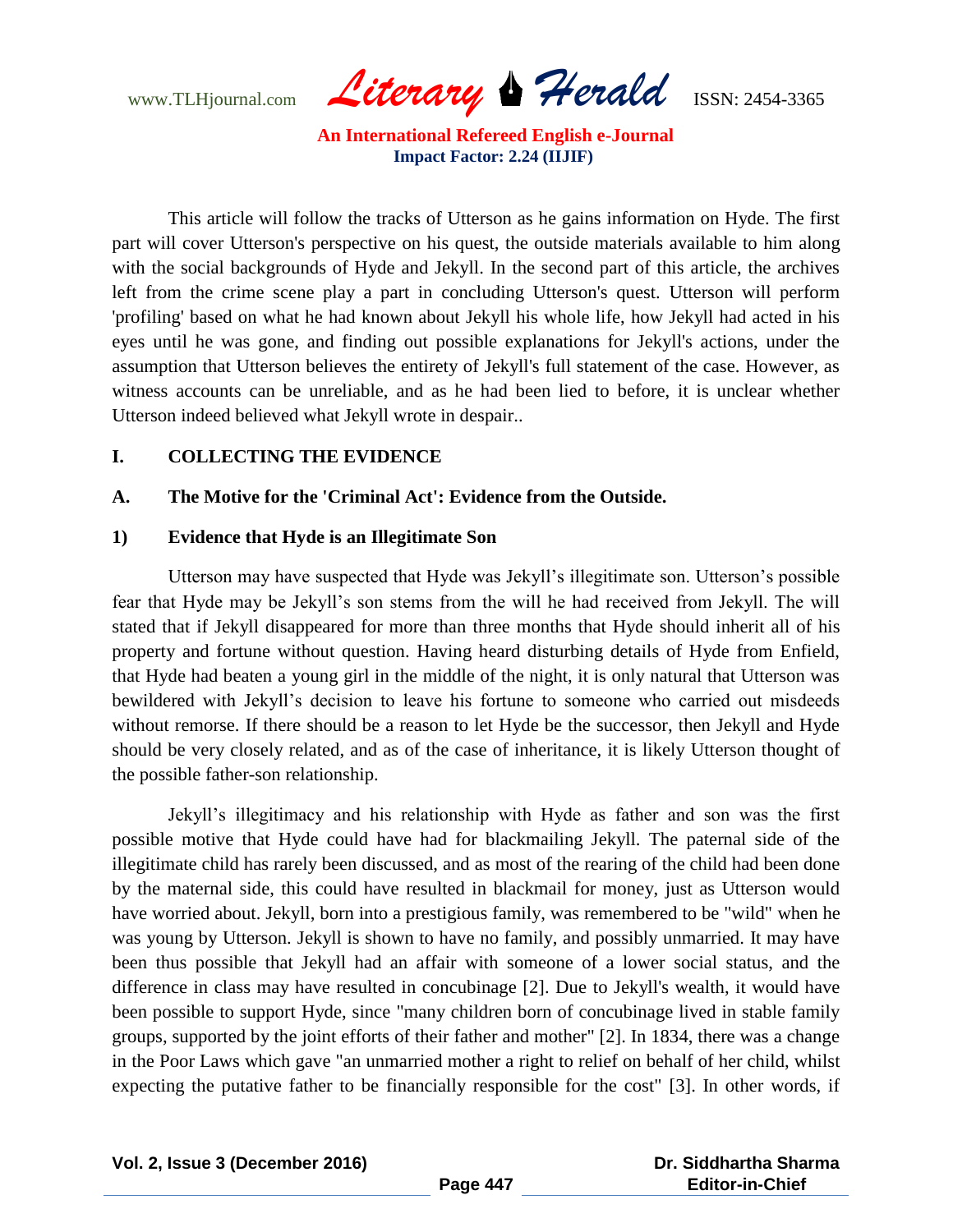www.TLHjournal.com *Literary Herald*ISSN: 2454-3365

there should be an illegitimate child, the father was responsible for the child as well as the mother, and the legal movement was meant to relieve unmarried mothers from their economic and social burden of rearing illegitimate children alone. Even though the movement itself was unpopular and saw partial revision in 1844 [3], "the general preference was to encourage both maternal and paternal responsibility" [3].

Giving birth to illegitimate children brought shame upon many women in the Victorian age, and thus there were cases where the woman concealed the existence of the child. "Unlike murder, concealment of birth was not a capital offense and presented fewer problems with evidence" [4]. Hyde"s existence was a mystery. "His family could nowhere be traced; and he had never been photographed" [5]. In Utterson"s opinion, the fact that there was hardly any official information about Hyde may have given him the idea that Hyde was possibly unregistered at birth, having no establishment as a citizen. In fact, Jekyll being the benefactor indicates that it was possible to assume that Hyde was Jekyll's illegitimate son.

#### **2) Evidence that Hyde is a Prostitute**

Hyde"s appearance not only provides clues about whether he may be Jekyll's son or not, but also indicates that he may be a prostitute. According to Cesare Lombroso's definition of criminal appearances around that time, Hyde's deformity and unnatural appearance may have been somewhat similar to what could have made it possible for Utterson to assume that Hyde was Jekyll"s prostitute. "Anomalies of the hair, marked by characteristics of the hair of the opposite sex; defects of the thorax [...] inversion of sex characteristics in the pelvic organs" were also part of what Lombroso defined as a criminal trait[6]. However, Lombroso had concluded this after examining male inmates, and feminine traits were also part of the criminal appearance. This suggests low or null male productivity. Hyde's clothes were "of rich and sober fabric", suggesting possible gifts from Jekyll as his prostitute [5].

Utterson guessed that perhaps Hyde was a male prostitute and Jekyll was possibly involved in a scandalous situation. "Publicity of homosexuality (especially of elites) generated very disruptive scandals in 19th-century England" [7]. Jekyll is a well-known "elite" in the story, with a long list of titles indicating his high social status. He is also known to host "pleasant" dinners to [...] intelligent, reputable men and all judges of good wine" [5]. and various charities. Getting involved with public prostitution would have been scandalous to Jekyll, under the assumption that he was homosexual, so it may have been possible to consider that he had hired a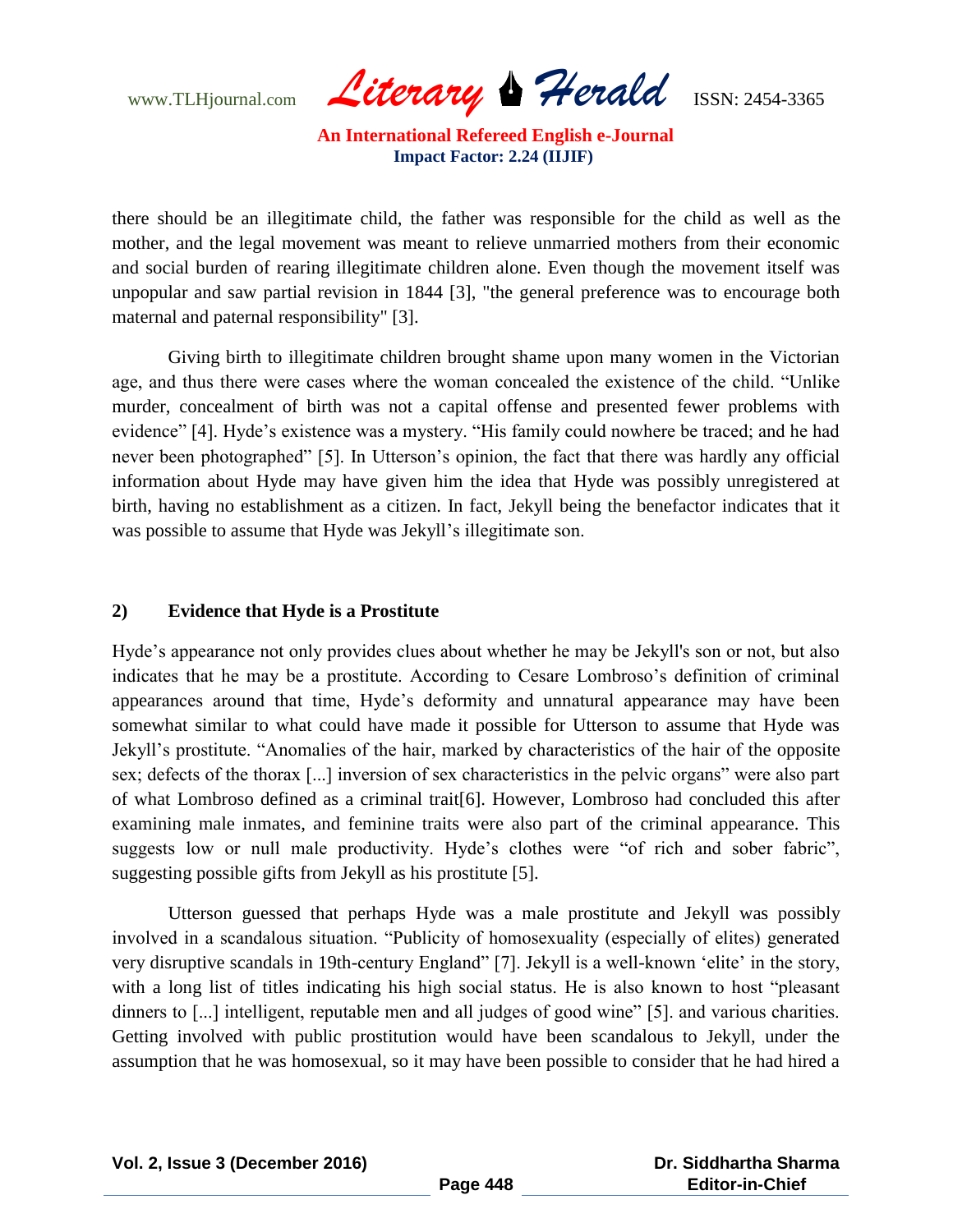www.TLHjournal.com *Literary Herald*ISSN: 2454-3365

private prostitute. According to John Scott, the male prostitute had features that were deemed unproductive [8].

In early scientific literature, the term "kept-boy" was often used by researchers to signify a homosexual prostitute (often young and immature) who was supported and provided for (monetarily or otherwise) by an older male for, usually, an extended period of time. In contrast to street prostitution, relationships with "clients" developed into semi-permanent, long-term relationships, where intimate contact replaced anonymity. [...] The passive nature of the kept-boy was signified through references to his inability to engage in 'productive' or 'real' work [189-190].

Hyde was described to be younger and of small stature compared to the older and taller Jekyll, similar to "a degenerate, a perpetual child who failed to evolve into a man" [8]. Hyde was also mentioned to be dwarfish with a deformed body and "wicked-looking". The house where "Henry Jekyll"s favorite" resided was "furnished with luxury and good taste" [5]. As Jekyll acts as Hyde"s benefactor, it is possible that Utterson assumed that the house was a gift from Jekyll. In addition, if the private prostitution developed into a long-term relationship, then it was possible that Hyde was provided for by Jekyll. Hyde was never shown to have any other job, and in contrast to Jekyll"s high social status, Hyde is of relatively low class.

### **B. The Motive for the 'Criminal Act': Evidence from the Inside**

### **3) Discovering Jekyll by the Unknown Salt**

The first important thing to mention is the unknown chemical substance present at the crime scene – in other words, Jekyll"s chamber. Poole, Jekyll's servant, says that he recognizes it as the drug he was always sent to bring. The exact nature of the salt is unknown, yet it is later revealed to be the essence which transforms Jekyll into Hyde and vice-versa - only that the successful salt had other substances included. Thus, without the impure salt, the salt itself was useless.

Herrad Heselhaus writes in "Turning the Screw of Immunology" that Jekyll and Hyde's relationship comes from the "immunological elements". As "Dr. Jekyll is interested in chemical investigations of the human body and of the conditions of life" and owning the house that once belonged to a surgeon tells the readers about the background of the story [9]. His study of life and biology shifted from anatomical to chemical analysis. "The new chemo-biological science of immunology deals with the hidden and the invisible" and the chemical substance itself does not reveal anything upon first sight [9]. Utterson is not familiar with the salt and cannot glean any information about it.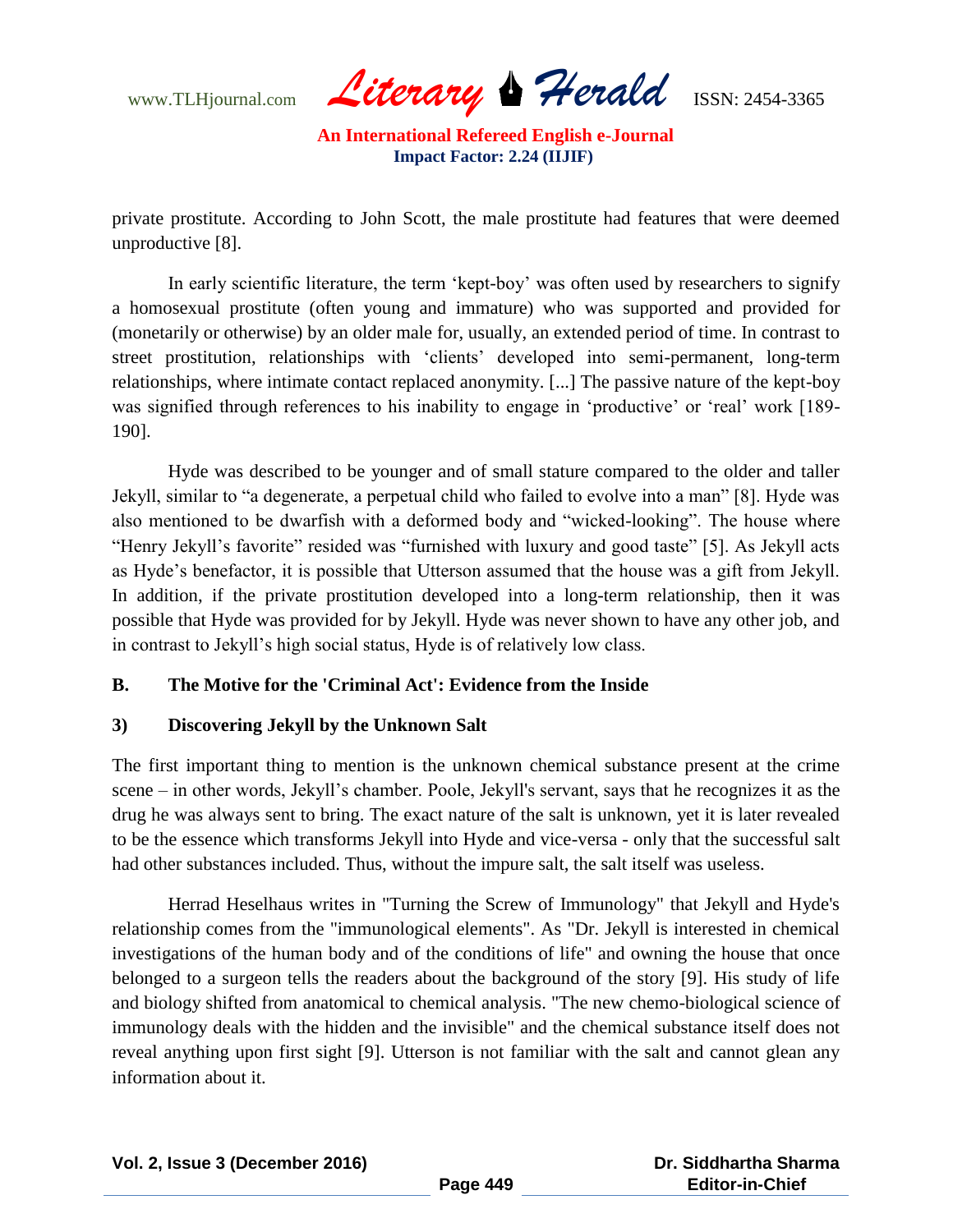www.TLHjournal.com *Literary Herald*ISSN: 2454-3365

It is told in Lanyon's narrative that Jekyll had requested the ingredients for the serum. Lanyon recognizes some of them, such as phosphorus and volatile ether, as he is a scientist himself. However, he does not make any comments on the "crystalline salt of white colour" [5]. What he does find is records of Jekyll's experiments.

The unknown substance which had initially been the key to the success of the initial experiment was now the reason for Jekyll's downfall. It may be that the necessary 'impure' substance was missing, but it could also mean that by the time Hyde took over his body, Jekyll was already addicted to the transformation to the point where he could not return. There's the possibility that the serum required for transformation had initially been similar to poison and the reversal was a reaction to reduce the harm. Now that Jekyll's body had gained immunity, there was no need to turn back.

Even as he was enticed by the promise of freedom from being Hyde, Jekyll was not satisfied with the results. Hyde's actions were scandalous, not to mention his appearance deformed and uncomfortable to other people. However, it is not until later that Jekyll tries to solve the problem caused by the drug by "ransacking" all of London for the single salt. The salt itself, hidden within the serum and causing unknown reactions, had been the source that made Jekyll immune and therefore, unable to transform. It may be possible that the substance had never been impure at all in the first place, and that the transformation was impossible due to addiction.

#### **4) Discovering Jekyll by the Letters**

Letters in this novella are important when deducing the relationship between Jekyll and Hyde. One of the methods used was graphology, which is how Utterson"s clerk compared handwritings. One of Utterson's clerks was a man named Guest. Guest was a "critic of handwriting" and he identified Hyde's autograph as "an odd hand" which bore a "singular resemblance" to Jekyll's writing. "The two hands are in many points identical: only differently sloped" and Utterson was under the impression that Jekyll forged a fake letter for Hyde [5]. Graphology, or the analysis of handwriting has been mentioned as a tool to identify the writer of Hyde"s letter, which is possible because "each person's handwriting is so unique that it can be used to verify a document's writer. A person's handwriting is like that person's fingerprints: people might be able to copy it, but never write it in an identical way. "

Modern graphology was founded in the early 17th century in the city of Bologna, and 19th century France laid the foundations for the formal study of graphology. In Britain, graphology

|  |  | Vol. 2, Issue 3 (December 2016) |  |
|--|--|---------------------------------|--|
|--|--|---------------------------------|--|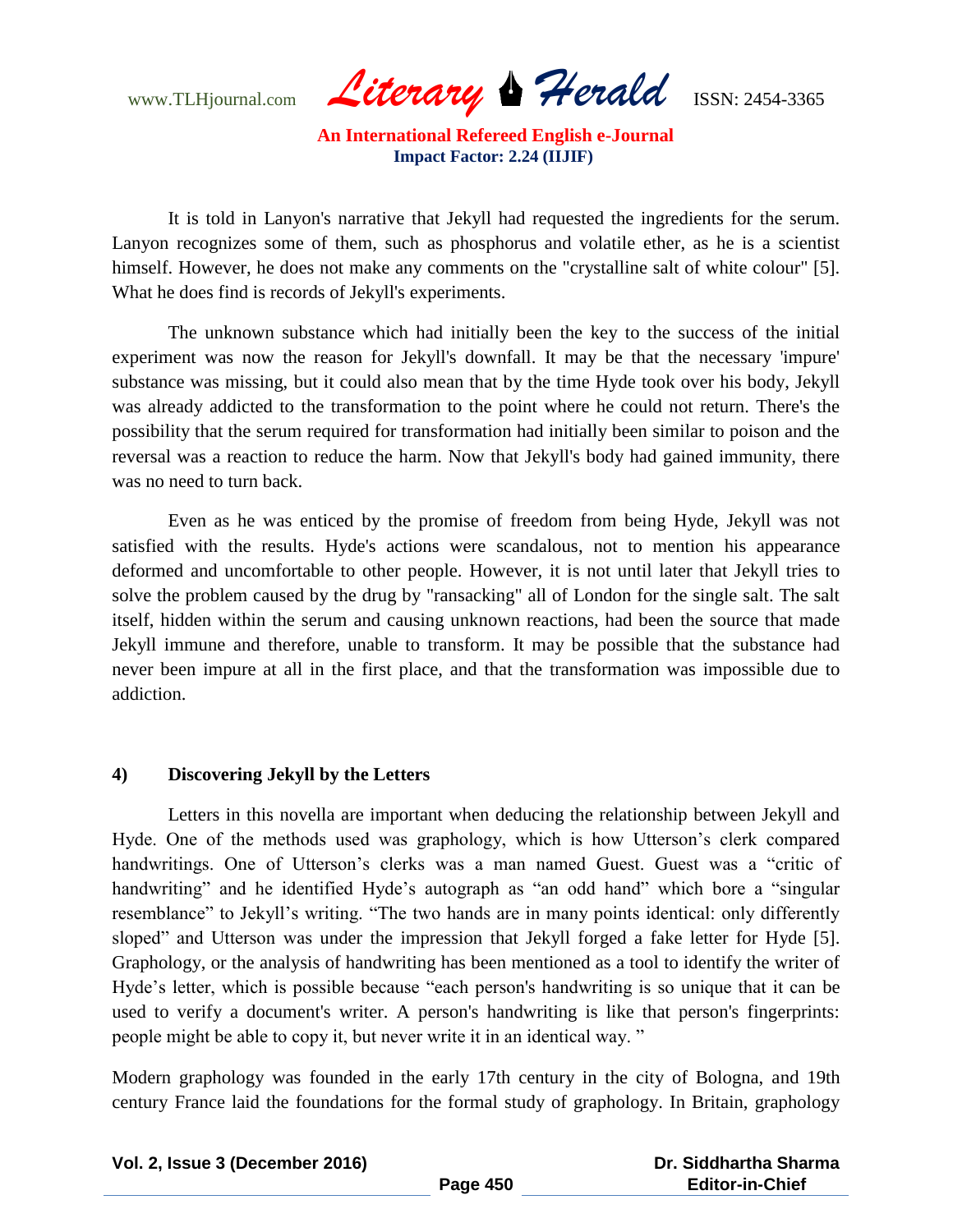www.TLHjournal.com *Literary Herald*ISSN: 2454-3365

was first introduced in the 18th century and Rosa Baugham published Character Indicated by Handwriting in 1871. The publication of Stevenson"s Dr. Jekyll and Mr. Hyde was dated in the year of 1886, and it may have been possible that Stevenson was aware of graphology by that time, even though it was a relatively new field.

Graphology itself, while its validity is controversial, has been considered as a reliable method of analyzing criminal bodies since the Victorian age. Quoted from Gregory Brophy, "The emergence of new scientific and communications media provoked the Victorians to consider writing as an unconscious process of the body, akin to energy. [...] Francis Galton believed that the body itself was an archive, holding the secret traces of its bearer's history" [10]. The body being the archive is mentioned indirectly through the Jekyll"s narrative when he notes that he can write in Jekyll"s handwriting using Hyde"s hand. "I could write my own hand" states that Jekyll"s identity was still alive within Hyde, and even if his body was Hyde, his body remembered his established, unconscious movement and habits. The similar handwritings were indications that Hyde and Jekyll shared the same hands since handwriting is unique to each individual, although Utterson concluded it as forgery.

### **5) Discovering Jekyll by the Pious Book**

There was one more piece of evidence in the room, and that was a pious book. Jekyll, a man representing the changing atmosphere of science, had been reading a religious book that he had criticized so much that it surprised Utterson. Lanyon remarks that Jekyll was "too fanciful" and "began to go wrong, wrong in mind" [5]. It is no wonder that Utterson had taken the pious book into account when investigating the final scene when it would have been possible to simply consider it as one of the many books Jekyll had.

By that time there was little left what Jekyll could do to protect himself, and he may have been in considerable distress and perhaps come to the conclusion that science could no longer save him. Perhaps he turned to religion to find inner peace, or to seek a way to compromise or accept Hyde as his new self. What is interesting, is that Jekyll had already prepared to live as Hyde by leaving a will to Utterson stating that Hyde should inherit everything he had.

Jekyll was not able to accept Hyde as his new identity for the rest of his life. This may be due to the fact that Hyde was aggressive and violent, and looked down on by many in society. As someone who had lived with praise and respect a person with a higher social status, Jekyll probably refused Hyde as a human being equal to himself, and decided to get rid of him once and for all. Hyde was deformed and dwarfish, had personality problems, and scared people. But he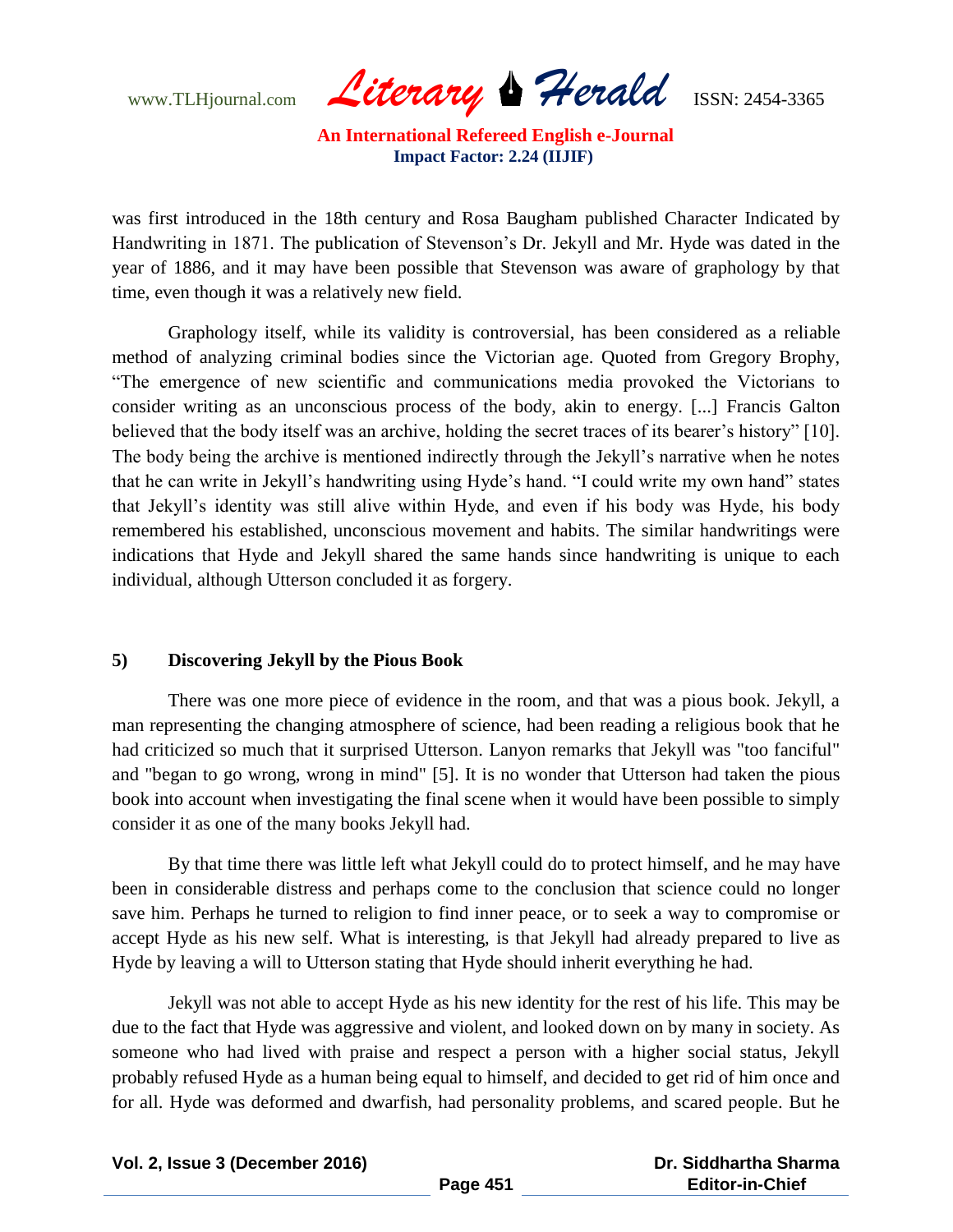www.TLHjournal.com *Literary Herald*ISSN: 2454-3365

was still intelligent and was able to have a conversation with people, even if he wasn't the most polite person in the story. "Yes, I preferred the elderly and discontented doctor, surrounded by friends and cherishing honest hopes; and bade a resolute farewell to the liberty, the comparative youth, the light step, leaping pulses and secret pleasures, that I had enjoyed in the disguise of Hyde" [5].

Utterson remembers Jekyll as an aggressive person, and who had many faults when he was young, and according to Jekyll himself, the doctor was not entirely respectable. Having been born in a wealthy household and having many friends and contacts among society, Jekyll"s future was promising and it looked like he could do nothing wrong. However, his youthful attitude continuously created conflicts and were at odds with how he was expected to act and what he was expected to do. He had considered his desires as 'faults' and this may have been what would be his guilt, eventually giving birth to Hyde.

Jekyll"s youthful attitude, surprisingly, does not show much difference from Hyde"s personality. Even as one of the leading scientists of that time, Jekyll showed conflicts with other scientists. Lanyon labelled Jekyll"s work as "scientific heresies," and Jekyll called Lanyon a "hide-bound pedant for all that; an ignorant blatant pedant" [5]. Both of them, even as respected doctors, were disappointed in each other because they couldn"t agree with each other in the field of science nor in their beliefs. Lanyon and Jekyll had disagreed on their perspectives on science, with Jekyll being "too fanciful" and producing "unscientific balderdash" in Lanyon's eyes. Jekyll, as Hyde, had criticized Lanyon just before transforming, and said that Lanyon had "denied the virtue of transcendental medicine" [5]. Lanyon, in short, was a man of conventional science. Jekyll may have joined the progressive side and supported new ideas better, but he was still an imperfect man.

### **II. CONCLUSION**

Utterson searched for clues behind Hyde and Jekyll"s relationship based on what is provided, which include the will, the house, the cheque, and the evidence left behind at the murder scene. Also, during Utterson's quest, there comes the question 'Who is Henry Jekyll? Who is the criminal? There are only Jekyll's full statement and Lanyon's narrative left for Utterson to read and conclude from.. But can we say for sure that Hyde and Jekyll are indeed the same person? From all circumstances, Jekyll did create Hyde and it reflected his youthful self. But what he also did was create the criminal-self inside him.

Utterson remembers Jekyll as an aggressive person, and who had many faults when he was young. Jekyll"s youthful attitude had continuously created conflicts with what he was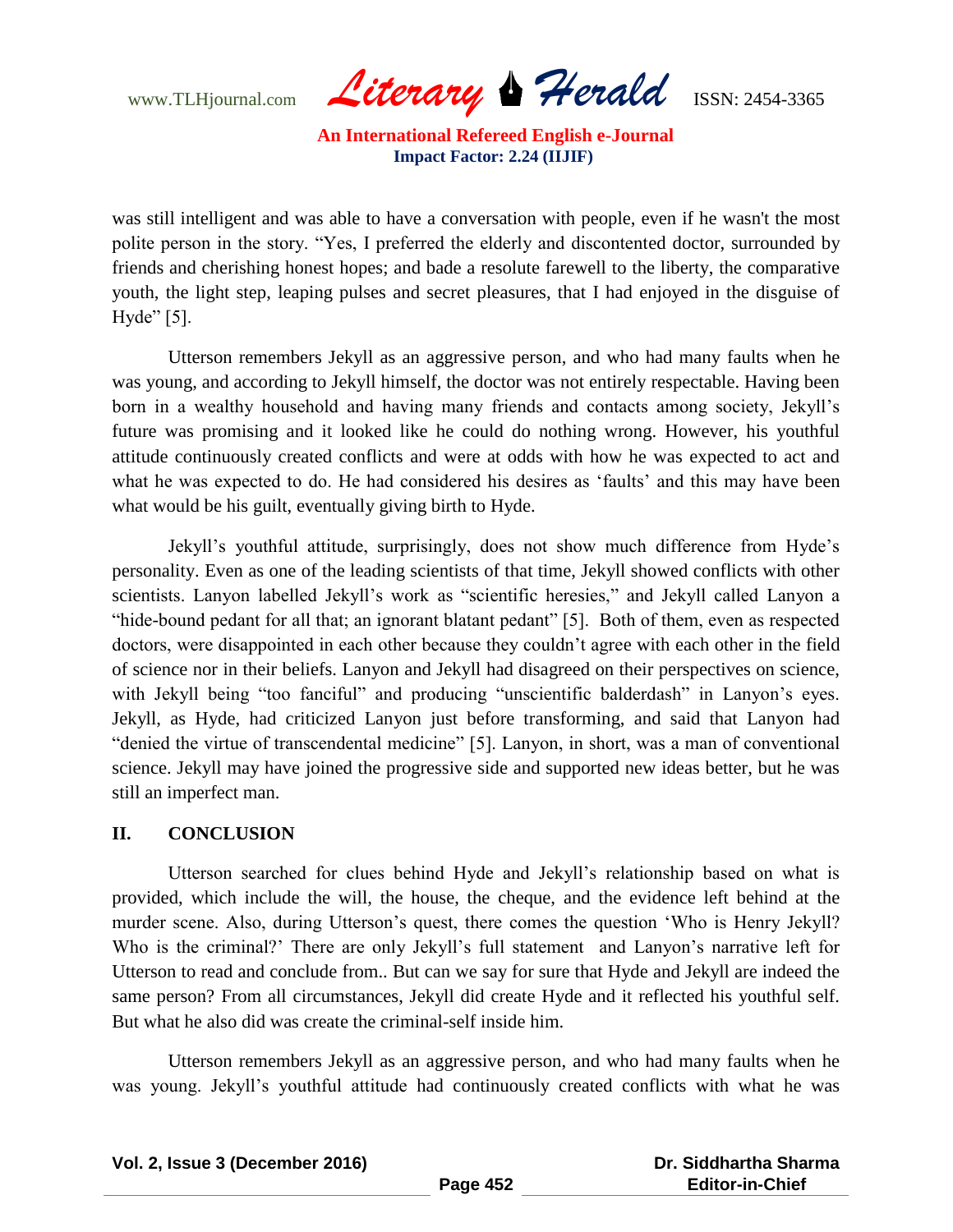www.TLHjournal.com *Literary Herald*ISSN: 2454-3365

expected to act and do. He had considered his desires as "faults" and this may have been his guilt, eventually giving birth to Hyde. It was possible to deduce the scene where Jekyll tried to create Hyde with the help of letters and testimony from other people. Although not as much as the reader may have been able to conclude the truth, Utterson was able to collect information about the transformation through the archives Jekyll left. Utterson was able to perform a forensic investigation which leads him to the case of Jekyll"s experiment and his inner struggles.

Eventually, Utterson discovers the dead body of Hyde in Jekyll"s house, and based on Lanyon"s letter to him, he is told that Hyde was Jekyll. He also received a third disclosure from Jekyll"s servant, which narrated a full statement and confession from Jekyll himself. Whether Utterson believed all of this is known, as his deductions have mostly been based on realistic problems. However, Stevenson"s Dr. Jekyll and Mr. Hyde led readers among Utterson to find the connection between Hyde and Jekyll using methods of history, culture, and science. Ever since Jekyll"s will was delivered and Enfield mentioned Hyde's misdeeds, Utterson tried to find out how Jekyll and Hyde were connected by evidence based on cultural and criminal acts carried out in the Victorian age, and major scientific changes that occurred during the 19th century overall. Utterson's quest to uncover Hyde shows an example of applying various fields to in his act to see if Hyde's inheritance was legal. All of this taken together could technically be considered forensic science.

## **REFERENCES**

[1] D. Jacobs, Analyzing Criminal Minds: Forensic Investigative Science for the 21st Century: Forensic Investigative Science for the 21st Century.Santa Barbara, CA: Praeger, 2011.

[2] V. C. Malherbe, "Born into bastardy: the out-of-wedlock child in early Victorian Cape Town," Journal of Family History, vol. 32, no. 1, pp. 21-44, 2007.

[3] T. Nutt, "Illegitimacy, paternal financial responsibility, and the 1834 Poor Law Commission Report: the myth of the old poor law and the making of the new," The Economic History Review, vol. 63, no. 2, pp. 335-361, 2010.

[4] A. R. Higginbotham, ""Sin of the Age": Infanticide and Illegitimacy in Victorian London," Victorian Studies, vol. 32, no.3, pp. 319-337, 1989.

[5] R. L. Stevenson,Strange Case of Dr Jekyll and Mr Hyde and Other Tales of Terror.London: Penguin, 2003.

[6] M. E. Wolfgang, "Pioneers in Criminology: Cesare Lombroso (1835-1909)," The Journal of Criminal Law, Criminology, and Police Science, vol. 52, no.4, pp. 361-391, 1961.

| Vol. 2, Issue 3 (December 2016) |  |
|---------------------------------|--|
|                                 |  |

### **Dr. Siddhartha Sharma Editor-in-Chief**